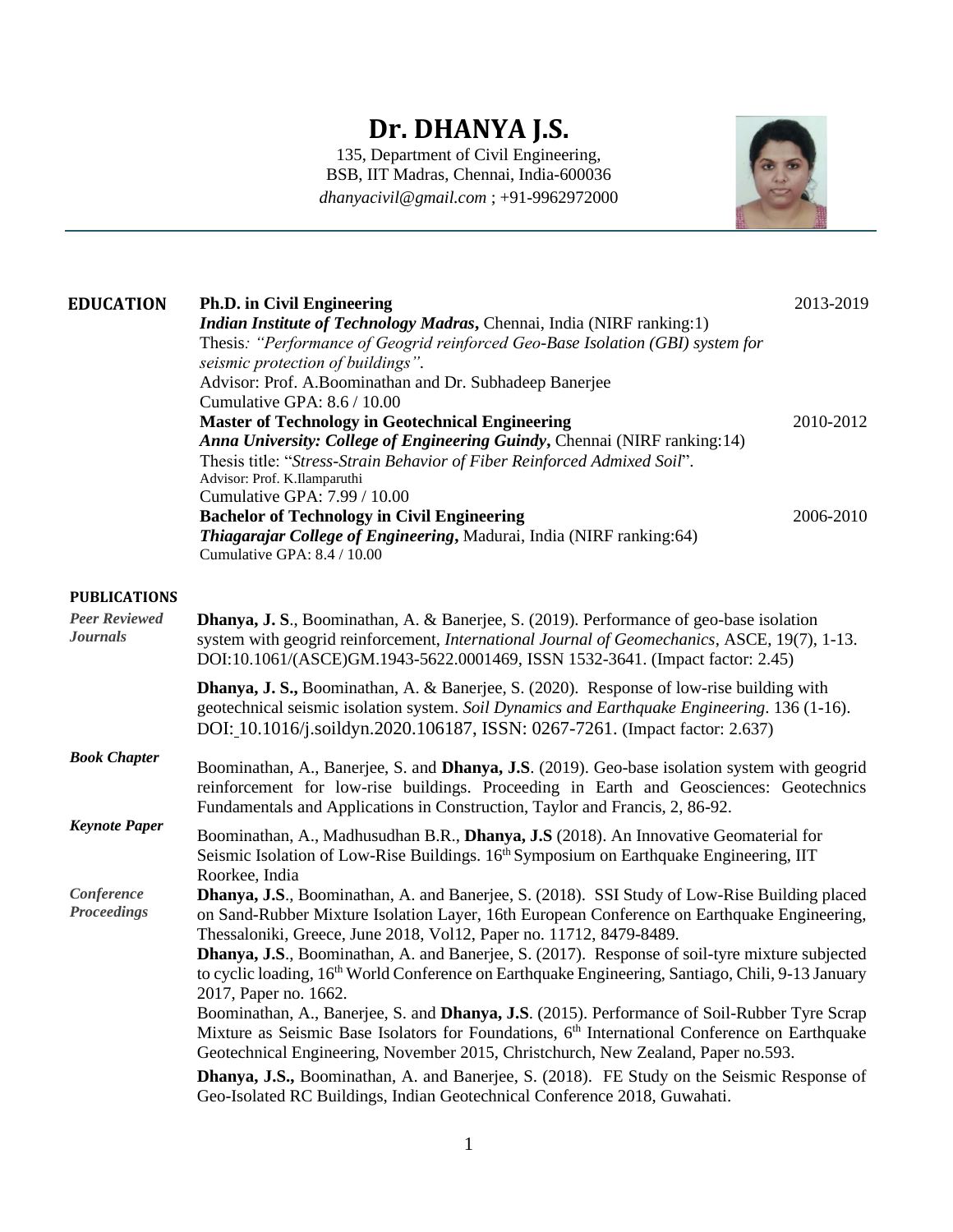|                                                                 | Ilamparuthi, K., Dhanya, J.S. (2012). Stress-Strain Response of Fibre Reinforced Admixed Soil,<br>Proceedings of Indian Geotechnical Conference, Delhi, Paper No. A103.<br>Boominathan, A., Dhanya, J. S. and Silpa, P.J. (2020). Use of sand-rubber mixture (SRM)-filled<br>trenches for pile driving induced vibration screening. 16th International Conference of<br>International Association for Computer Methods and Advances in Geomechanics, Torino, Italy (In<br>Press).<br>Dhanya, J.S., Boominathan, A. and Banerjee, S. (2020). Performance of Sand-Rubber Mixture<br>Infill Trench for Ground Vibration Screening. 1st International Symposium on Construction<br>Resources for Environmentally Sustainable Technologies (CREST 2020), Fukuoka, Japan. (In<br>Press). |
|-----------------------------------------------------------------|------------------------------------------------------------------------------------------------------------------------------------------------------------------------------------------------------------------------------------------------------------------------------------------------------------------------------------------------------------------------------------------------------------------------------------------------------------------------------------------------------------------------------------------------------------------------------------------------------------------------------------------------------------------------------------------------------------------------------------------------------------------------------------|
|                                                                 | Boominathan, A., Dhanya, J. S. and Kiruthika P. (2020). Surface wave method-based site<br>characterization for Chennai city, India. Russian Engineering Surveyor's Forum Issue 1,<br>Moscow, Russia. (Paper accepted).                                                                                                                                                                                                                                                                                                                                                                                                                                                                                                                                                             |
| <b>SCHOLARSHIPS</b><br><b>AWARDS AND</b><br><b>ACHIEVEMENTS</b> | Part of team involved in the preparation of research project proposal titled "Evaluation of dynamic<br>properties and seismic isolation performance of sand-rubber mixture" which was awarded<br>emolument of INR 88 lakhs from the Ministry of Earth Sciences, GoI under Seismicity and<br>Earthquake Precursors Program.<br>MHRD scholarship for pursuing PhD by research at IIT Madras during July 2013-July 2018                                                                                                                                                                                                                                                                                                                                                               |
|                                                                 | Financial assistance of Rs. 1.5 lakhs from IIT Madras to attend 16th World Conference on<br>Earthquake Engineering, Santiago, Chili, January 2017<br>Alumni grant of Rs.50,000 from IIT Madras to attend the 16th European Conference on<br>Earthquake Engineering, Thessaloniki, Greece, June 2018                                                                                                                                                                                                                                                                                                                                                                                                                                                                                |
| <b>RESEARCH</b><br><b>INTERESTS</b>                             | Vibration mitigation and geotechnical seismic isolation techniques: Scaled model tests under<br>static and cyclic loading, Numerical modeling, Field study on trench barriers, MASW testing<br>Finite element analysis: Direct method of SSI analysis, Sub structuring method of SSI<br>Cyclic response of Soil: Strain dependent soil properties; Cyclic triaxial testing<br>Ground improvement techniques: Geosynthetic reinforcement for foundations                                                                                                                                                                                                                                                                                                                            |
| <b>COMPUTATION</b><br><b>SKILLS</b>                             | Engineering software: ABAQUS, SASSI (soil-structure interaction software), AutoCAD,<br>Plaxis3D<br>Programming language: C++                                                                                                                                                                                                                                                                                                                                                                                                                                                                                                                                                                                                                                                       |
| <b>REVIEWER</b>                                                 | International Journal of Geotechnical Earthquake Engineering                                                                                                                                                                                                                                                                                                                                                                                                                                                                                                                                                                                                                                                                                                                       |
| <b>PRESENT</b><br><b>POSITION</b>                               | <b>Senior Project Officer at IIT Madras</b><br>Sep 2019- till date<br>Vibration monitoring studies during the blast induced controlled demolition of multistoried<br>residential apartments at Maradu, Kochi. (client: Maradu municipality, Kochi)                                                                                                                                                                                                                                                                                                                                                                                                                                                                                                                                 |

2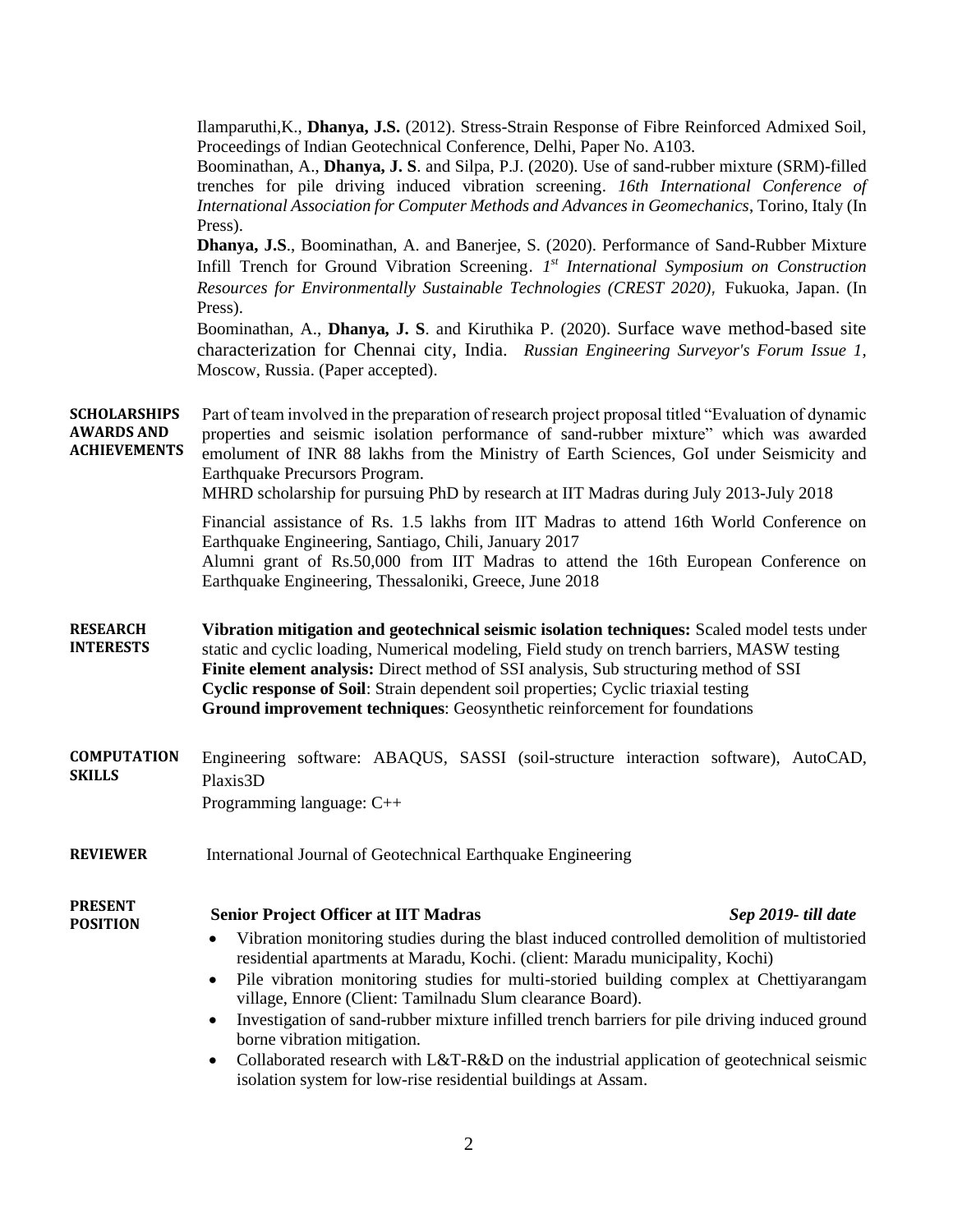| <b>RESEARCH AND</b><br><b>TEACHING</b>                 | <b>Teaching Assistant at IIT Madras</b>                                                                                                                                                                                                                                                                                                                                                                                                                                                                                                                                                                                                                                                                                                                                                                                                                                                                                                                                                                                                                | Jul. 2013-Sep 2019                                                                                                                                                                     |  |  |
|--------------------------------------------------------|--------------------------------------------------------------------------------------------------------------------------------------------------------------------------------------------------------------------------------------------------------------------------------------------------------------------------------------------------------------------------------------------------------------------------------------------------------------------------------------------------------------------------------------------------------------------------------------------------------------------------------------------------------------------------------------------------------------------------------------------------------------------------------------------------------------------------------------------------------------------------------------------------------------------------------------------------------------------------------------------------------------------------------------------------------|----------------------------------------------------------------------------------------------------------------------------------------------------------------------------------------|--|--|
| <b>EXPERIENCE</b>                                      | Course title: Soil Dynamics, Ground Improvement Techniques, Advanced Foundation<br>Engineering, Experimental Geotechnics Laboratory<br>Assisted in preparing presentations, tutorials, and assignments for the courses<br>$\bullet$<br>Prepared solutions for the quizzes and assignments, and assisted in evaluation and grading<br>$\bullet$<br>Supervised the Experimental Geotechnics Lab for the undergraduate students<br>Demonstrated experiments such as triaxial, cyclic triaxial, bender element, resonant column,<br>$\bullet$<br>direct shear test and large-scale model tests<br>Assistant Professor at SRM Valliammai Engineering College<br>Aug. 2012- Jan. 2013                                                                                                                                                                                                                                                                                                                                                                        |                                                                                                                                                                                        |  |  |
|                                                        | Course title: Basic Soil Mechanics, Foundation Engineering, Highways Engineering and<br>Geotechnical Engineering Lab<br>Carried out classes incorporating the recent trends in the field related to the topics covered<br>$\bullet$<br>Set up geotechnical engineering lab with equipment for consolidation and direct shear tests<br>$\bullet$<br>Framed manuals and conducted Geotechnical Engineering Lab and semester exams<br>٠<br>Served as external examiner for lab courses for different engineering colleges in Chennai<br>$\bullet$                                                                                                                                                                                                                                                                                                                                                                                                                                                                                                         |                                                                                                                                                                                        |  |  |
| <b>INDUSTRY</b><br><b>EXPERIENCE</b>                   | Involved in the following completed/ongoing industrial project during the PhD program and as<br>Senior project officer at present at IIT Madras:<br>Soil investigation<br>$\bullet$                                                                                                                                                                                                                                                                                                                                                                                                                                                                                                                                                                                                                                                                                                                                                                                                                                                                    |                                                                                                                                                                                        |  |  |
|                                                        | Geotechnical design of shallow and deep foundations<br>٠<br>Vibration monitoring during pile driving<br>$\bullet$<br>Stability analysis using FE code PLAXIS 2D<br>$\bullet$<br>Seismic Soil Structure Interaction (SSI) analysis using FE code ABAQUS and SASSI<br>$\bullet$<br>Design of stone columns<br>$\checkmark$ Geotechnical investigation and recommendation for the tank foundation-East African Crude<br>Oil Pipeline (EACOP) Tank facilities package, Tanzania (Client: L&T Hydrocarbon<br>Engineering)<br>$\checkmark$ Recommendations on side slope stability-Haliba Field Development Project Abu Dhabi<br>(Client: L&T ECC).<br>$\checkmark$ Proof checking for geotechnical investigation report of Sea Water Intake and Outlet syetm<br>for 2x800MW Supercritical Coal based Uppur Thermal Power Project, Ramanathapuram<br>(Client: L&T Geostructures).<br>Foundation design recommendations for several buildings of Tamilnadu Slum clearance<br>✓<br>Board and Tamilnadu Housing Board (Client: Ramalingam Construction Company) |                                                                                                                                                                                        |  |  |
| <b>INTERNATIONAL</b><br><b>VISIT</b>                   |                                                                                                                                                                                                                                                                                                                                                                                                                                                                                                                                                                                                                                                                                                                                                                                                                                                                                                                                                                                                                                                        | 16th European Conference on Earthquake Engineering (June 2018), Thessaloniki, Greece.<br>16 <sup>th</sup> World Conference on Earthquake Engineering, (January 2017), Santiago, Chili. |  |  |
| <b>PROFESSIONAL</b><br><b>MEMBERSHIPS</b>              | Life member, Indian Geotechnical Society, New Delhi, India (ID: LM-3855)<br>Life member, International Society for Soil Mechanics and Geotechnical Engineering<br>Individual member, Deep Foundation Institute (ID: 33921)                                                                                                                                                                                                                                                                                                                                                                                                                                                                                                                                                                                                                                                                                                                                                                                                                             |                                                                                                                                                                                        |  |  |
| <b>EXTRA</b><br><b>CURRICULAR</b><br><b>ACTIVITIES</b> | Session Coordinator for managing technical sessions and technical interactive forums for the<br>٠<br>3day Indian Geotechnical Conference (IGC 2016) held in IIT Madras during December 2016.                                                                                                                                                                                                                                                                                                                                                                                                                                                                                                                                                                                                                                                                                                                                                                                                                                                           |                                                                                                                                                                                        |  |  |